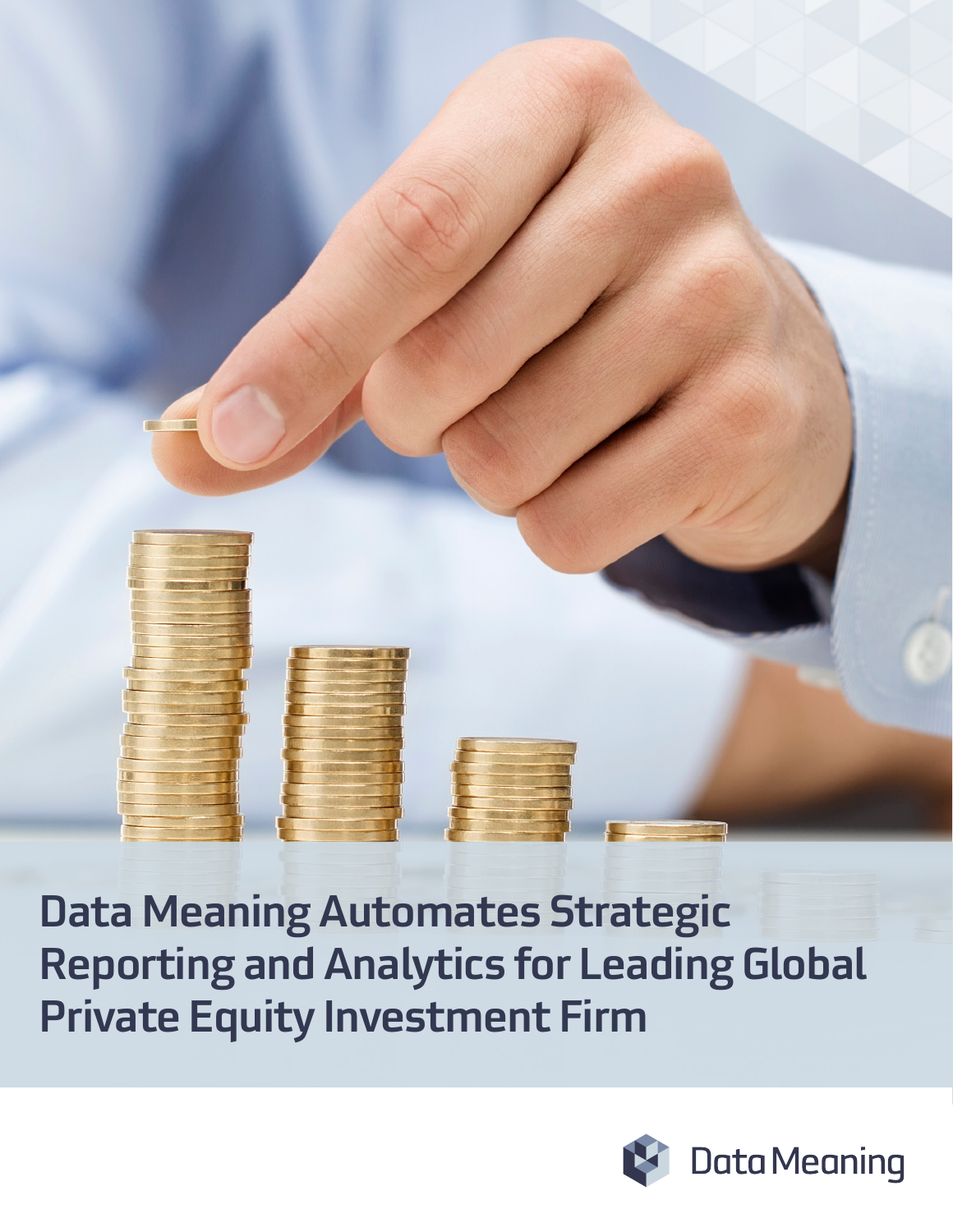# Solution Provides Business Intelligence without Compromise in Performance and Functionality

#### Business Challenge

Many companies utilize Business Intelligence (BI) tools to extract and transform data from information and transaction systems across the enterprise into executive reports and dashboards. The BI approach avoids rebuilding systems from scratch and brings together data from disparate silos. However, enterprises regularly encounter major challenges in BI report performance and functionality. Commercially available BI software tools require special expertise to overcome these challenges. The client in this case was a leading global private equity investment firm that provides innovative solutions to institutional clients worldwide. The company initiated a project to speed up, simplify, and advance its reporting and analytic capabilities. The specific project requirements included report automation, fast response times, access to near real-time data and a powerful two-way what-if analytical capability. In order to quickly and efficiently meet these needs the client retained a top tier global consulting company to manage the project.

#### Specific Data Meaning Business Intelligence Skills

The project manager introduced Data Meaning to the client, knowing that they had the specialized MicroStrategy and BI expertise necessary to meet the firm's strategic reporting and analytic requirements. Using their BI expertise, Data Meaning executed a successful solution using MicroStrategy software in a matter of weeks. The client has subsequently recommended Data Meaning based on the performance and functionality that they delivered.

The project allowed Data Meaning to apply specific BI skills to the project, including:

- Deep MicroStrategy business object tools expertise
- Core SQL engine understanding
- Informatica extract transform load (ETL) tool knowledge
- Automating complex Intelligent Cube refreshes
- Custom code development using the MicroStrategy software developer kit

## Extracting Data from Multiple Systems into Meaningful Reports

Data Meaning's knowledge of MicroStrategy Business Intelligence (BI) tools allowed them to develop a solution for this leading private equity company that combines data from various operational systems into a centralized data warehouse and out to user report dashboards. Building report architecture correctly to ensure performance and functionality demands core understanding of SQL engine queries that underlies MicroStrategy tool. This expertise is only available from specialist BI consulting companies, such as Data Meaning. Without leveraging such expertise in complex BI projects, performance and functionality are bound to suffer.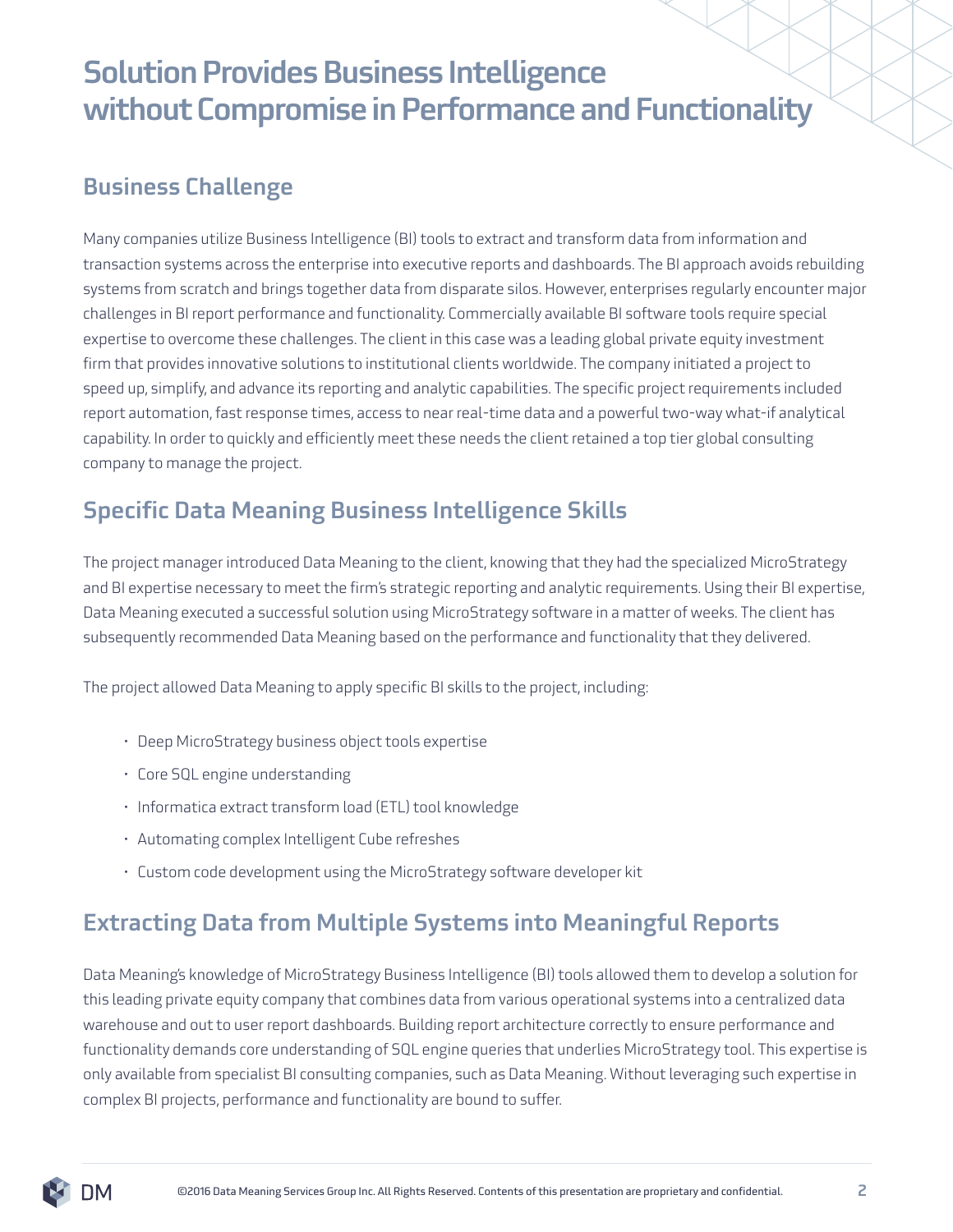# Solution Provides Business Intelligence without Compromise in Performance and Functionality

## "Data Meaning quickly delivered a reporting system with the performance and functionality we needed."

Paul Shaw, Project Manager Global Consulting Company

#### Timely Report Performance

Timely, accurate information is critical to running a private equity business. The company requires their reports to run rapidly when needed. Data Meaning used their expertise with two specific BI tools to deliver rapid report performance for the client. They used Intelligent Cube to extract report data from the central warehouse into memory (cache) to be available on-demand for reporting. Data Meaning used the Informatica extract transform load (ETL) tool to optimize data transformations during the data extraction process. The client also needed to ensure that reports used the latest available data. This means keeping the cached report data in Intelligent Cube refreshed as updates occur, adding further complexity to the project architecture. To meet this challenge, Data Meaning built a notifications layer into Intelligent Cubes to trigger a refresh whenever data warehouse updates occurred. Once notifications are set up, the reporting system is kept up-to-date with the latest information automatically. These performance improvements illustrate how Data Meaning BI expertise overcame complex customer performance requirements.

## Custom Report Building

Data Meaning's custom development expertise was needed to build a "what-if" reporting capability to automate the client's hypothetical portfolio analysis. This analysis tests the impact on an investment portfolio that hypothetical changes in ownership percentages cause. To meet this complex requirement, Data Meaning developed an interactive GUI reporting tool that recalculates portfolio values as changes are made to constituent elements. The what-if tool requires two-way interaction with the underlying data warehouse because users introduce new variables at the desktop for transformation. For example, the user may select either the fund currency or the investment currency for their report—requiring access to underlying exchange rate data. MicroStrategy does not provide this two-way capability out-of-the-box, so Data Meaning customized the report functionality using SDK developer tools. The "what-if" report demonstrated Data Meaning's flexibility and ability to deliver functionality not available in standard BI tools.